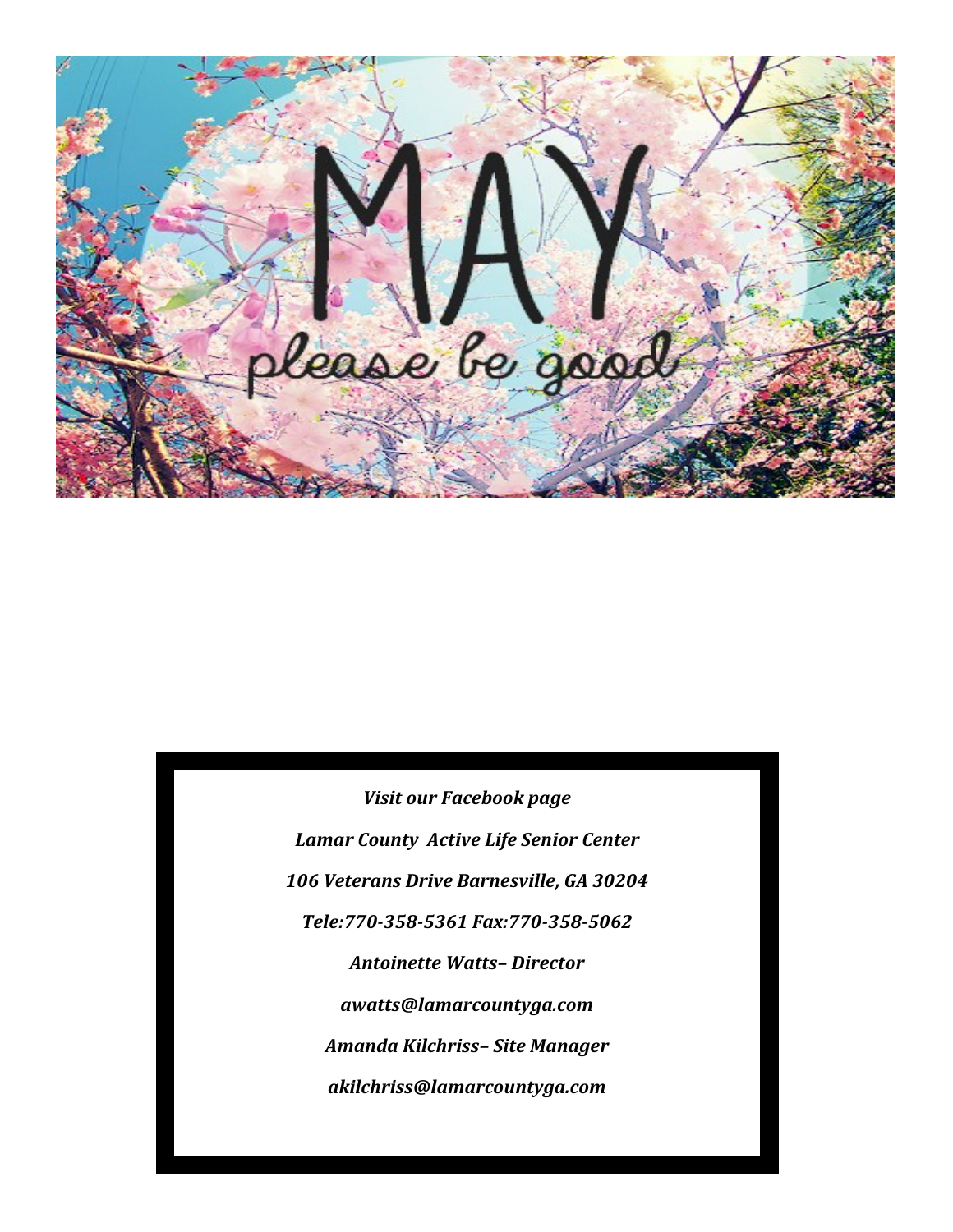## **May 2022 Sun Mon Tue Wed Thu Fri Sat**

| $\mathbf 2$    | $\overline{2}$  | 3                 | $\overline{4}$         | 5                 | 6                 | 7  |
|----------------|-----------------|-------------------|------------------------|-------------------|-------------------|----|
|                | 9:00 Walking    | 9:00 Walking      | 9:00 Meditation        | 9:00 Walking      | 9:00 Meditation   |    |
|                | 10:00 Bingo     | 10:00 Yoga        | 10:00 Bingo            | 10:00 Yoga        | 10:00 Bingo       |    |
|                | 11:00 Exercise  | 11:00 Board Games | 11:00 Exercise         | 11:00 Crafts      | 11:00 Exercise    |    |
|                | 12:00 corn hole | 12:00 Ring toss   | 12:00 corn hole        | 12:00 Billiards   | 12:00 Jewelry     |    |
| $\overline{8}$ | 9               | 10                | 11                     | $12\,$            | 13                | 14 |
|                | 9:00 Walking    | 9:00 Walking      |                        | 9:00 Walking      | 9:00 Meditation   |    |
|                | 10:00 Bingo     | 10:00 Yoga        | Senior Picnic          | 10:00 Yoga        | 10:00 Bingo       |    |
|                | 11:00 Exercise  | 11:00 Corn hole   |                        | 11:00 Crafts      | 11:00 Exercise    |    |
|                | 12:00 Corn hole | 12:00 Butter Bean |                        | 12:00 Health Talk | 12:00 Jewelry     |    |
|                |                 | auction           |                        |                   | Birthday Celebra- |    |
| $15\,$         | 16              | 17                | 18                     | 19                | 20                | 21 |
|                | 9:00 Walking    | 9:00 Walking      | 9:00 Meditation        | 9:00 Walking      | 9:00 Meditation   |    |
|                | 10:00 Bingo     | 10:00 Yoga        | 10:00 Bingo            | 10:00 Yoga        | 10:00 Bingo       |    |
|                | 11:00 Exercise  | 11:00 Board Games | 11:00 Exercise         | 11:00 Crafts      | 11:00 Exercise    |    |
|                | 12:00 Checkers  | 12:00 Cards       | 12:00 Joy Club meeting | 12:00 Billiards   | 12:00 Jewelry     |    |
|                |                 |                   |                        |                   |                   |    |
|                |                 |                   |                        |                   |                   |    |
| 22             | 23              | 24                | 25                     | 26                | 27                | 28 |
|                | 9:00 Walking    |                   |                        | 9:00 Walking      |                   |    |
|                | 10:00 Bingo     | Joy Club Trip     | Health and             | 10:00 Yoga        | Luau Picnic       |    |
|                | 11:00 Exercise  |                   | Wellness               | 11:00 Crafts      | $9:30 - 1:00$     |    |
|                | 12:00           |                   | Fair                   | 12:00 Ring Toss   |                   |    |
|                | Informational   |                   | 12:00 Penny Pitch      |                   |                   |    |
|                |                 |                   |                        |                   |                   |    |
| 29             | 30              | 31                |                        |                   |                   |    |
|                |                 | 9:00 Walking      |                        |                   |                   |    |
|                | Memorial Day    | 10:00 Yoga        |                        |                   |                   |    |
|                | Center Closed   | 11:00 Board Games |                        |                   |                   |    |
|                |                 | 12:00 Penny Pitch |                        |                   |                   |    |
|                |                 |                   |                        |                   |                   |    |
|                |                 |                   |                        |                   |                   |    |
|                |                 |                   |                        |                   |                   |    |
|                |                 |                   |                        |                   |                   |    |
|                |                 |                   |                        |                   |                   |    |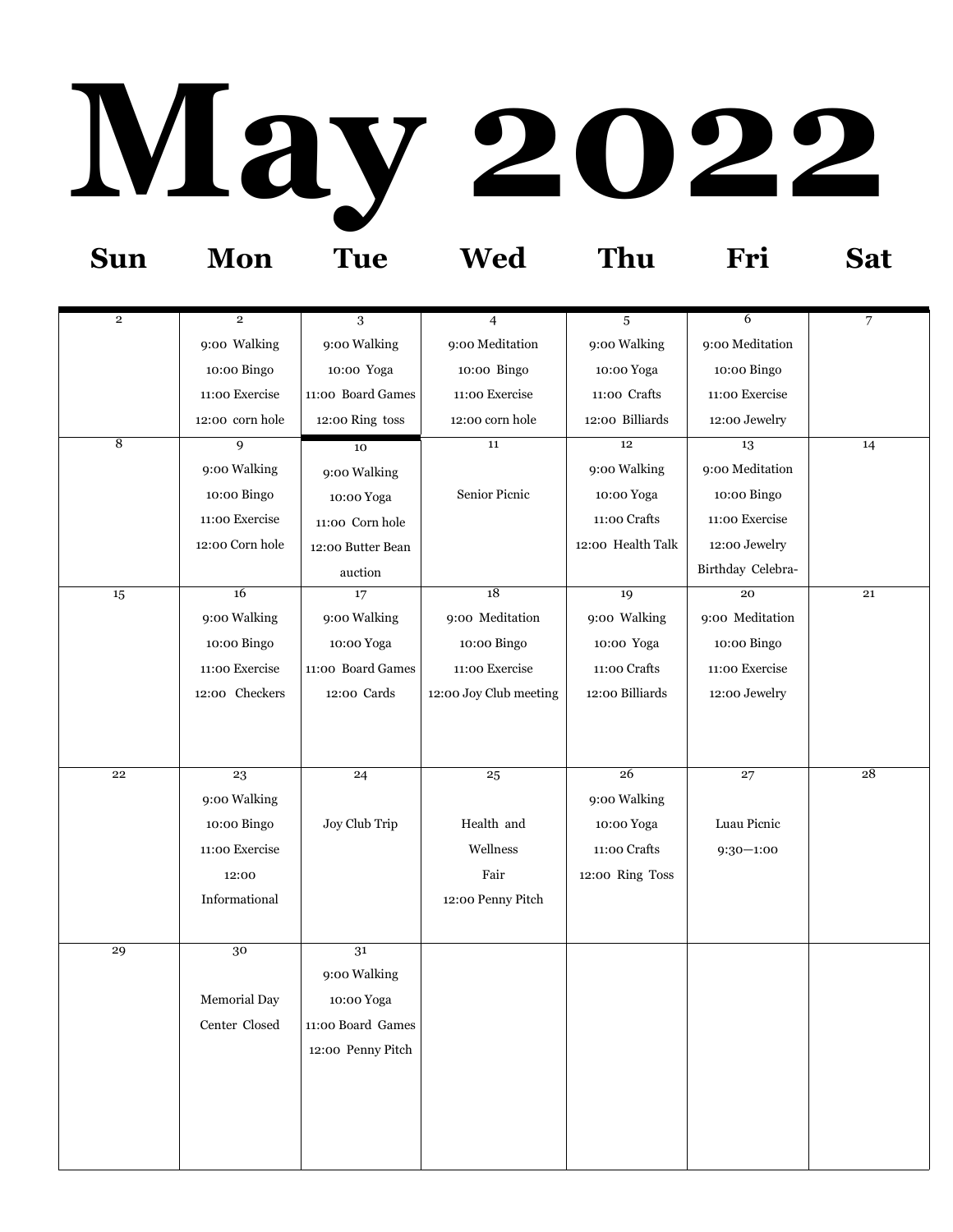Dates to Remember

5th- HDTC Trip 5th– Cinco De Mayo Celebration 11th– Senior Picnic Indian Trail 13th– Birthday Celebration 17th– HDTC Meeting 18th– Wacky Tacky Wednesday 18th– Joy Club Meeting 20th– AARP Defensive driving class 24th– Joy Club Trip 25th– Health and Wellness Fair 27th– Luau at the park 30th– Memorial Day center closed



The Senior Center will be closed Monday May 30th in observance of Memorial Day



Join us for a Luau on Friday March 27th at the Gordon Road Park 9:30-1:30 May 27th RSVP 770-358-5361



Join us for our first ever Donuts with mom!! Friday May 6th 9:00AM-10:00AM Please call ahead and RSVP